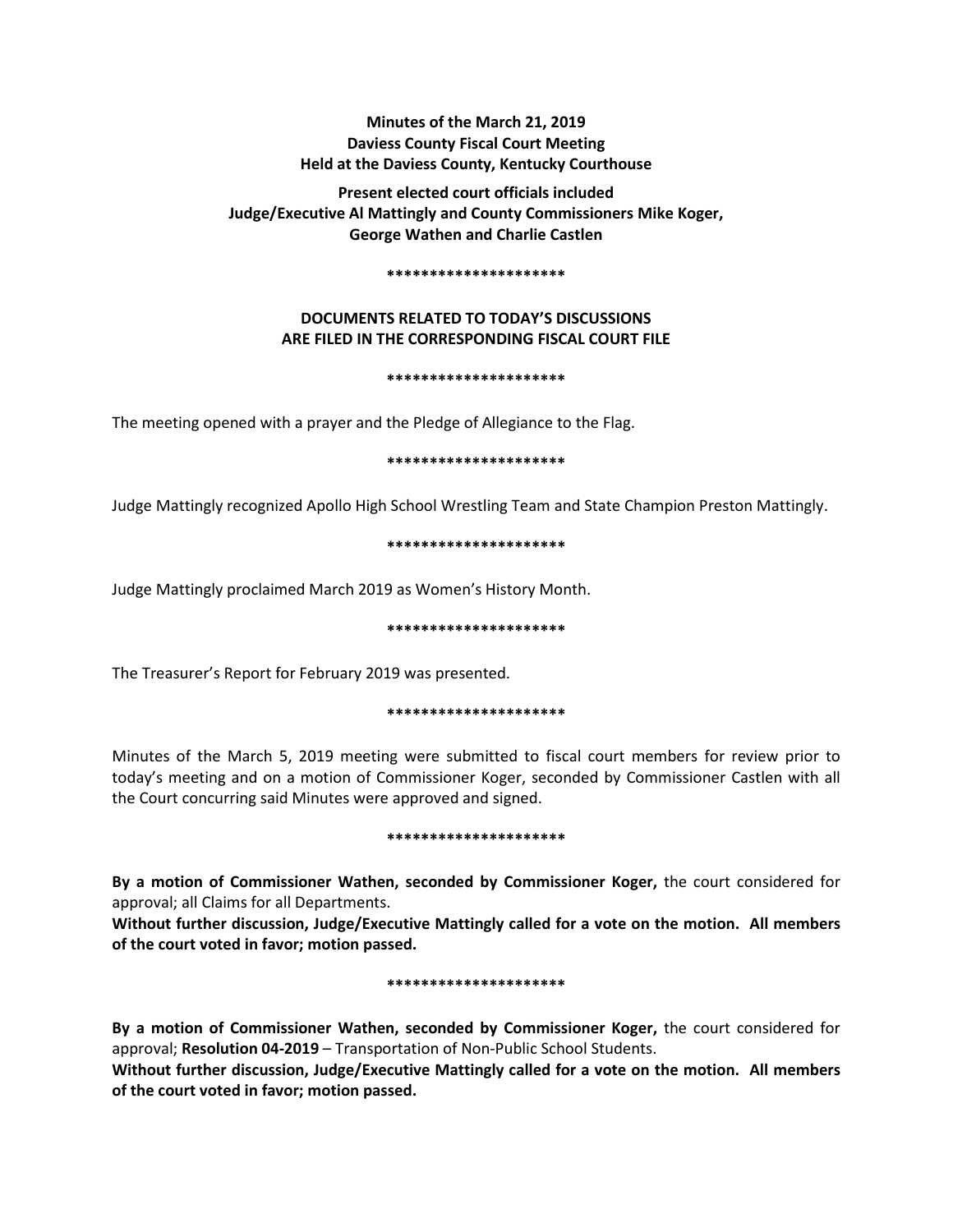#### **\*\*\*\*\*\*\*\*\*\*\*\*\*\*\*\*\*\*\*\*\***

**By a motion of Commissioner Koger, seconded by Commissioner Castlen,** the court considered for approval; Apply for the 2019/20 KY PRIDE Recycling Grant for the purpose of purchasing 4 Roll Off Containers for the Transfer Station.

**Without further discussion, Judge/Executive Mattingly called for a vote on the motion. All members of the court voted in favor; motion passed.** 

#### **\*\*\*\*\*\*\*\*\*\*\*\*\*\*\*\*\*\*\*\*\***

**By a motion of Commissioner Koger, seconded by Commissioner Wathen,** the court considered for approval; Contract with Erb Equipment Company to Repair a 2014 John Deer Loader (Transfer Station). **Without further discussion, Judge/Executive Mattingly called for a vote on the motion. All members of the court voted in favor; motion passed.** 

#### **\*\*\*\*\*\*\*\*\*\*\*\*\*\*\*\*\*\*\*\*\***

**By a motion of Commissioner Wathen, seconded by Commissioner Koger,** the court considered for approval; Purchase Two (2) Portable Radios from the KY State Master Agreement (Fire Dept.). **Without further discussion, Judge/Executive Mattingly called for a vote on the motion. All members of the court voted in favor; motion passed.** 

## **\*\*\*\*\*\*\*\*\*\*\*\*\*\*\*\*\*\*\*\*\***

**By a motion of Commissioner Koger, seconded by Commissioner Castlen,** the court considered for approval; Contract with Eden Fence, Inc. per KYTC Master Agreement to repair the Ben Ford Road Guardrail.

**Without further discussion, Judge/Executive Mattingly called for a vote on the motion. All members of the court voted in favor; motion passed.** 

## **\*\*\*\*\*\*\*\*\*\*\*\*\*\*\*\*\*\*\*\*\***

**By a motion of Commissioner Koger, seconded by Commissioner Wathen,** the court considered for approval; Contract with Trott Communications to perform a County Radio System Needs Assessment. **Without further discussion, Judge/Executive Mattingly called for a vote on the motion. All members of the court voted in favor; motion passed.** 

#### **\*\*\*\*\*\*\*\*\*\*\*\*\*\*\*\*\*\*\*\*\***

**By a motion of Commissioner Koger, seconded by Commissioner Castlen,** the court considered for approval; Surety Bond Release for Lake Forest Unit No. 21.

**Without further discussion, Judge/Executive Mattingly called for a vote on the motion. All members of the court voted in favor; motion passed.** 

#### **\*\*\*\*\*\*\*\*\*\*\*\*\*\*\*\*\*\*\*\*\***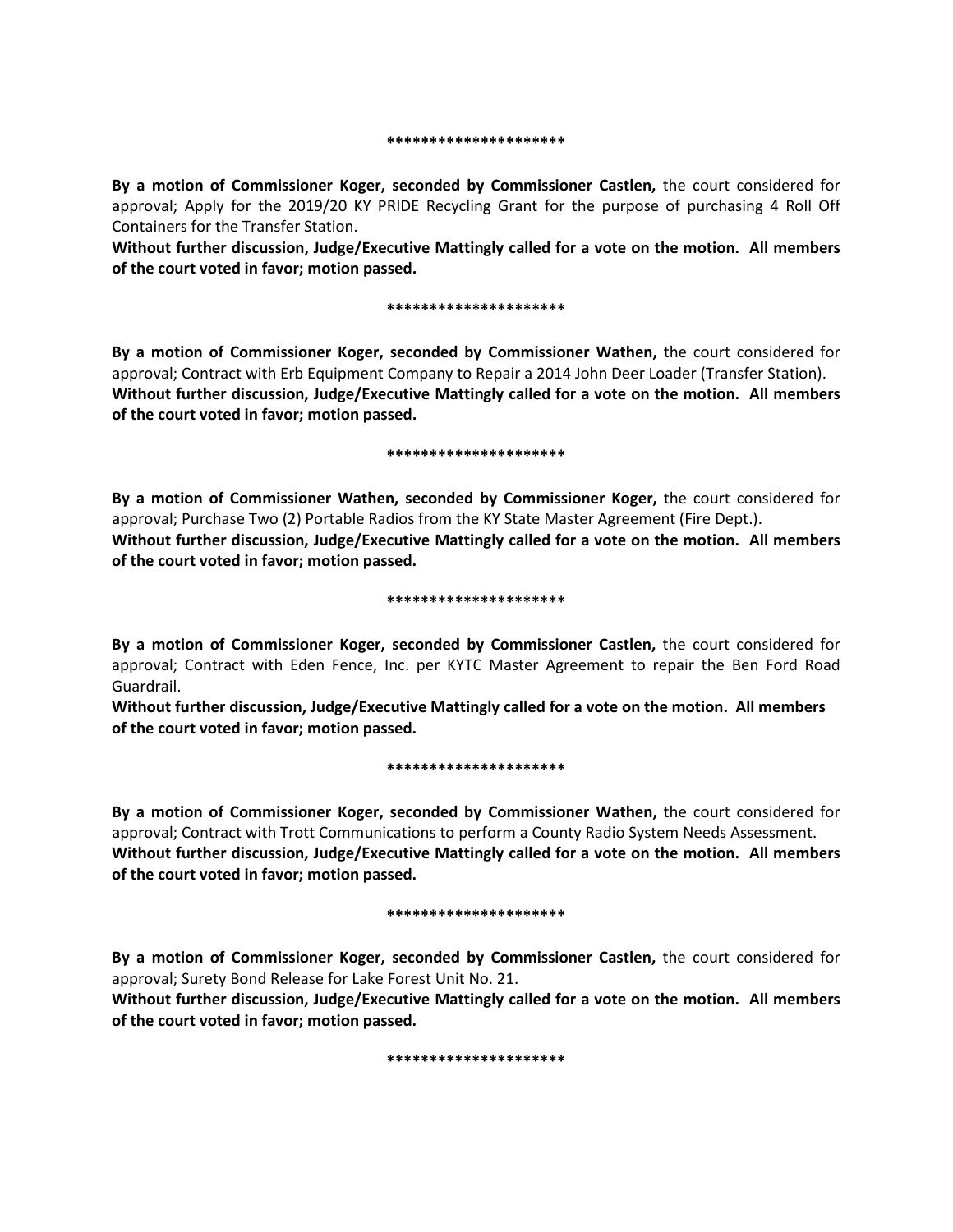**By a motion of Commissioner Castlen, seconded by Commissioner Wathen,** the court considered for approval; Hire John Hodskins as a Public Works Utility Laborer effective 4/1/19 subject to successful completion of pre-employment screenings.

**Without further discussion, Judge/Executive Mattingly called for a vote on the motion. All members of the court voted in favor; motion passed.** 

## **\*\*\*\*\*\*\*\*\*\*\*\*\*\*\*\*\*\*\*\*\***

**By a motion of Commissioner Castlen, seconded by Commissioner Wathen,** the court considered for approval; Hire James Havener as a Public Works Service Technician effective 4/8/19 subject to successful completion of pre-employment screenings.

**Without further discussion, Judge/Executive Mattingly called for a vote on the motion. All members of the court voted in favor; motion passed.** 

## **\*\*\*\*\*\*\*\*\*\*\*\*\*\*\*\*\*\*\*\*\***

**By a motion of Commissioner Koger, seconded by Commissioner Castlen,** the court considered for approval; Advertise for a Public Works Mechanic.

**Without further discussion, Judge/Executive Mattingly called for a vote on the motion. All members of the court voted in favor; motion passed.** 

## **\*\*\*\*\*\*\*\*\*\*\*\*\*\*\*\*\*\*\*\*\***

**By a motion of Commissioner Wathen, seconded by Commissioner Koger,** the court considered for approval; **Second Reading of KOC 611.16 (2019); 06-2019 -** An Ordinance Authorizing the Establishment of Assessment Warrants for the Pleasant View Estates Area.

# **Comments:**

No comments received

**Without further discussion, Judge/Executive Mattingly called for a vote on the motion. All members of the court voted in favor; motion passed.** 

## **\*\*\*\*\*\*\*\*\*\*\*\*\*\*\*\*\*\*\*\*\***

**By a motion of Commissioner Castlen, seconded by Commissioner Koger,** the court considered for approval; **Second Reading of KOC 611.17 (2019); 07-2019 -** An Ordinance Authorizing the Establishment of Assessment Warrants for the Hayden Road Neighborhood Area

**Comments:** No comments received

**Without further discussion, Judge/Executive Mattingly called for a vote on the motion. All members of the court voted in favor; motion passed.** 

**\*\*\*\*\*\*\*\*\*\*\*\*\*\*\*\*\*\*\*\*\***

**Comments:**